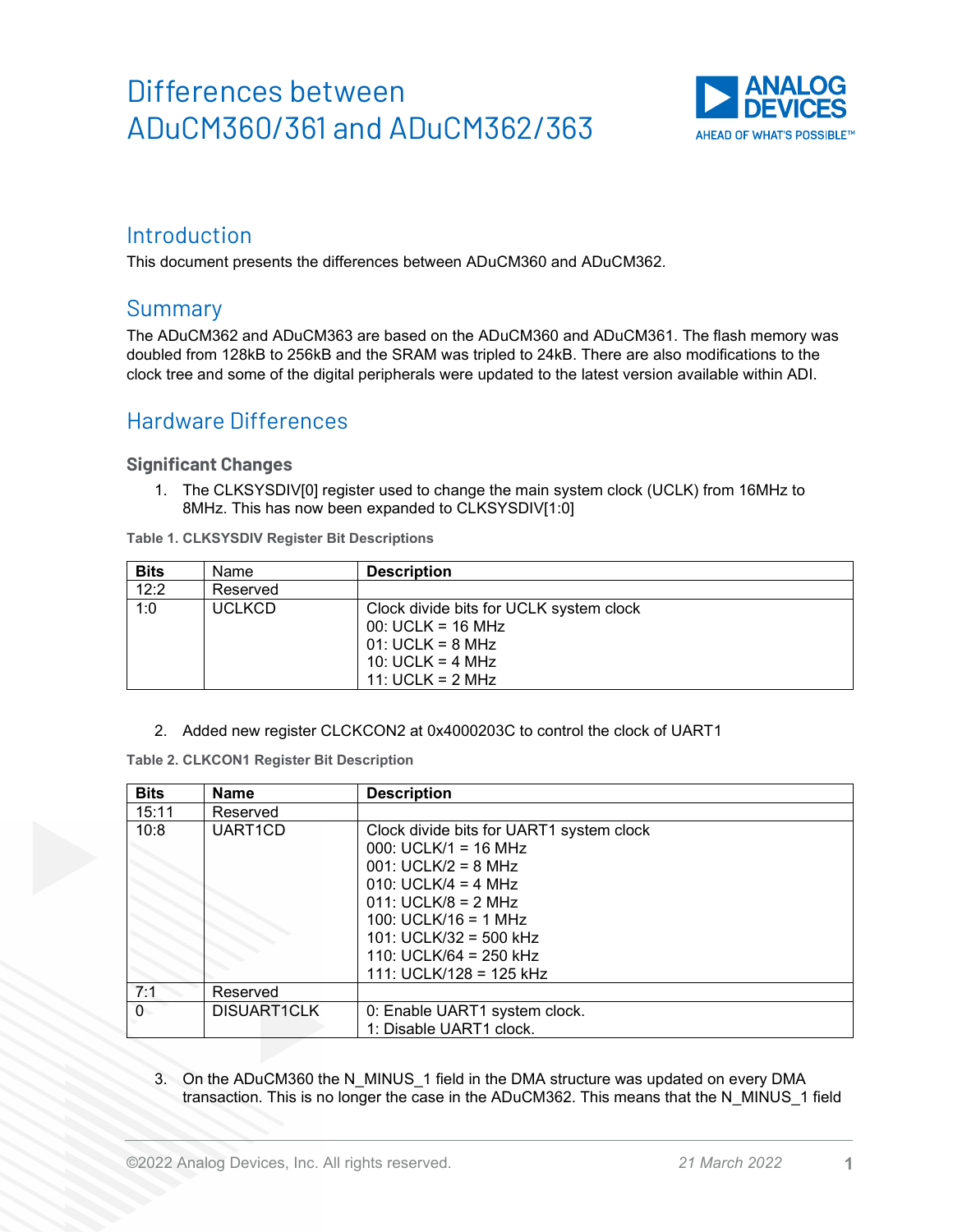

can no longer be used to poll the status of the DMA transaction. Two new registers have been provided that replace this functionality.

**Table 3. Bit Descriptions for DMAGETNMINUS1 (Address: 0x40010910)**

| <b>Bits</b> | <b>Name</b>  | <b>Description</b>                                                                                                                                                                                                                                                                                                                                                                      |
|-------------|--------------|-----------------------------------------------------------------------------------------------------------------------------------------------------------------------------------------------------------------------------------------------------------------------------------------------------------------------------------------------------------------------------------------|
| 31:16       | RESERVED     | Reserved. Reserved, reads back 0                                                                                                                                                                                                                                                                                                                                                        |
| 15:0        | CHREQNMINUS1 | Set the appropriate bit to request an update of the N MINUS 1 field of<br>the corresponding DMA channel. This can then be read in the<br>DMANMINUS1 register Bit 0 corresponds to DMA channel 0, bit M-1<br>corresponds to DMA channel M-1<br>When Written:<br>Bit $[C] = 0$ , No effect.<br>Bit [C] = 1, Request an update of the DMANMINUS1 register for the<br>corresponding channel |

**Table 4. Bit Descriptions for DMANMINUS1 (Address: 0x40010914)**

| <b>Bits</b> | <b>Name</b>      | <b>Description</b>                                                                                                                                                                     |
|-------------|------------------|----------------------------------------------------------------------------------------------------------------------------------------------------------------------------------------|
| 31:12       | <b>RESERVED</b>  |                                                                                                                                                                                        |
| 11          | <b>VALIDCHAN</b> | 0: DMA structure updated in SRAM. Read N MINUS 1 from<br>corresponding DMA structure<br>1: DMA structure is stored in internal buffers. N MINUS 1 should be<br>read<br>from DMANMINUS1 |
| 10          | <b>VALIDCNT</b>  | 0: N MINUS 1 value not yet valid. Repeat reading the register until<br>valid.<br>1: N MINUS 1 value is valid.                                                                          |
| 9:0         | NMINUS1          | Current N MINUS 1 value for the channel requested                                                                                                                                      |

- 4. There are two UART peripherals available on the ADuCM362/363. UART0 is connected to P0.1 P0.2 and UART1 is connected to P0.6 – P0.7. UART0 is the same UART as on the ADuCM360, and the MMRs are at the same address. UART1 also has the same registers as UART0 and they are located at 0x40005400
- 5. The order of the interrupts has been modified to accommodate extra DMA interrupts. This can be addressed with the use of a new header file and startup file or changing the CMSIS device
- 6. On the ADuCM360 the alternate structures had to be located at an address 0x100 bytes away from the primary structures. Due to the extra DMA channels on the ADuCM362 the alternate structures have to be located 0x200 bytes away. This can be implemented by modifying CCD\_SIZE in the DMA library from 16 to 32.
- 7. A new flash controller had to be used in order to support the 256kB of flash memory. The flash controller commands have been made compatible with the ADuCM360, however the page size has been increased from 512 bytes to 2kB and the verify function uses a new 32 bit CRC instead of a 24 bit one.

#### **Fixes or Enhancements**

1. SPI0 has been updated to include DMA functionality.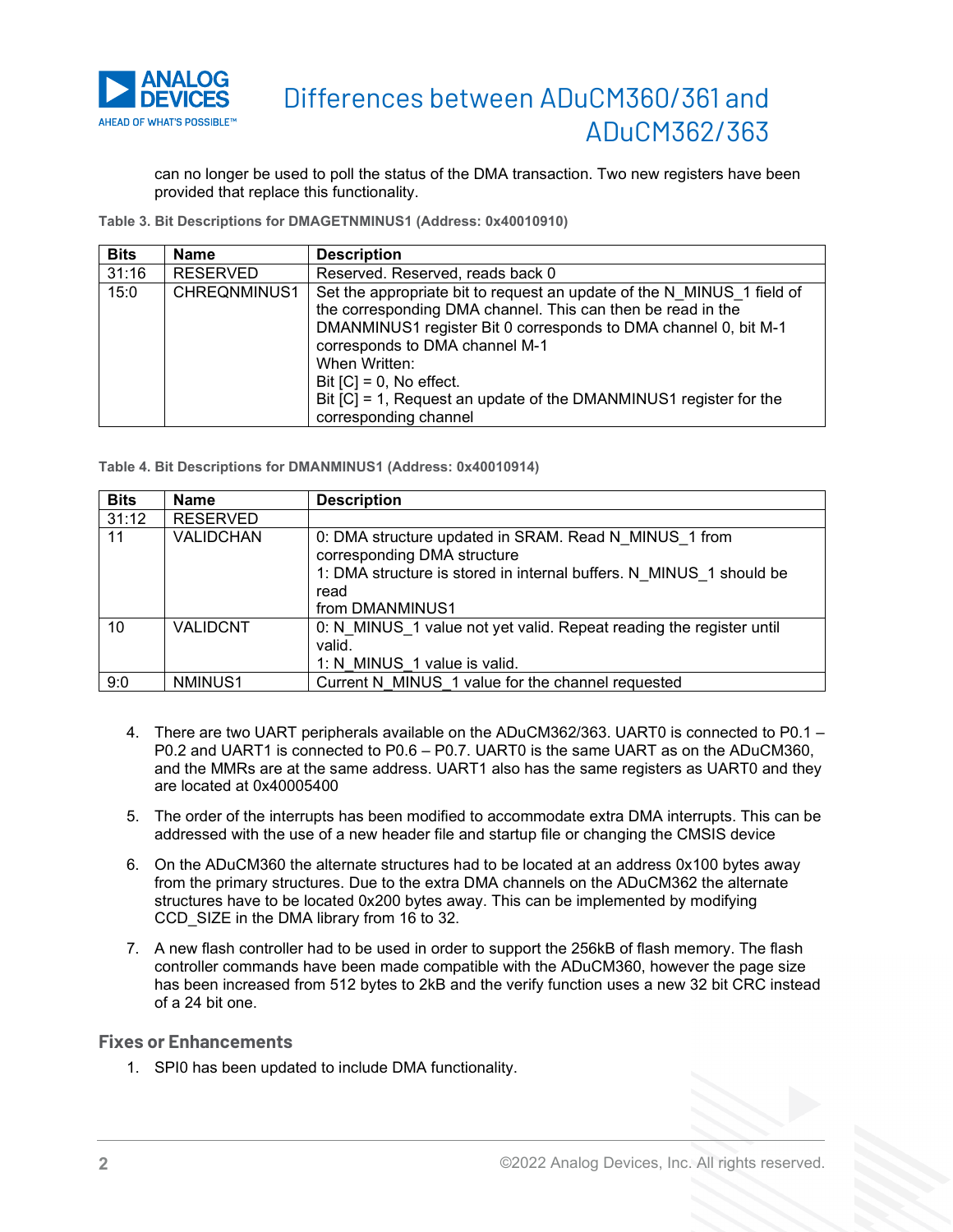

2. Both SPI blocks have been updated to the latest version. This is backwards compatible with the previous version and new functionality was added. In continuous mode, it is now possible to enable CS interrupts, which will trigger an interrupt when the CS line is goes from HIGH to LOW and when it goes from LOW to HIGH. This is useful in multi slave systems.

#### **Table 5. Bit Descriptions for SPIxSTA**

| <b>Bits</b> | <b>Name</b>  | <b>Description</b>                                                                                                                                                                                                                                                                                                                                                        |
|-------------|--------------|---------------------------------------------------------------------------------------------------------------------------------------------------------------------------------------------------------------------------------------------------------------------------------------------------------------------------------------------------------------------------|
| 14          | <b>CSRSG</b> | Detected a rising edge on CS, in CONT mode. This bit will cause an<br>interrupt. This can be used to identify the end of an SPI data frame.<br>0: Cleared to 0 when the Status register is read.<br>1: Set to 1 when there was a rising edge in CS line, when the device was<br>in master mode, continuous transfer, High Frequency mode and<br>CSIRQ EN was asserted     |
| 13          | <b>CSFLG</b> | Detected a falling edge on CS, in CONT mode. This bit will cause an<br>interrupt. This can be used to identify the start of an SPI data frame.<br>0: Cleared to 0 when the Status register is read.<br>1: Set to 1 when there was a falling edge in CS line, when the device was<br>in master mode, continuous transfer, High Frequency mode and<br>CSIRQ EN was asserted |

#### **Table 6. Bit Descriptions for SPIxDIV**

| <b>Bits</b> | Name       | <b>Description</b>                                                                                                                                                                                                                                                                                                                                            |
|-------------|------------|---------------------------------------------------------------------------------------------------------------------------------------------------------------------------------------------------------------------------------------------------------------------------------------------------------------------------------------------------------------|
| 8           | CSIRQ EN   | Enable interrupt on every CS edge in CONT mode. If this bit is set<br>and the SPI module is in continuous mode, any edge on CS will<br>generate an interrupt and the corresponding status bits (CSRSG,<br>CSFLG) will be asserted. If this bit is clear, then no interrupt will be<br>generated. This bit has no effect if the SPI is not in continuous mode. |
| հ           | <b>HFM</b> | High Frequency Mode. This bit is used for applications using high<br>frequency where the pad introduces a significant delay on the SCL.<br>This can cause a significant enough difference between the serial<br>clock and the data being received on the Rx shift register. In this<br>mode, the Rx shift register is clocked by SCLIN instead of UCLK.       |

3. The I2C has been updated to the latest version. This is backwards compatible and the new functionality added is the automatic clock-stretching feature.

#### **Table 7. Bit Descriptions for I2CSSCL**

| <b>Bits</b> | <b>Name</b>     | <b>Description</b>                                                           |
|-------------|-----------------|------------------------------------------------------------------------------|
| 15:10       | <b>RESERVED</b> |                                                                              |
| 9           | <b>SSRTSTA</b>  | Stretch timeout status bit for slave.                                        |
|             |                 | Set when slave automatic stretch mode has timed out.                         |
|             |                 | Cleared when this bit is read                                                |
|             | MSRTSTA         | Stretch timeout status bit for master.                                       |
|             |                 | Set when master automatic stretch mode has timed out.                        |
|             |                 | Cleared when this bit is read.                                               |
| 7:4         | <b>SSTRCON</b>  | Automatic stretch mode control for slave.                                    |
|             |                 | These bits control automatic stretch mode for slave operation.               |
|             |                 | Allows slave to hold the SCL line LOW and gain more time to service an       |
|             |                 | interrupt, load a FIFO or read a FIFO. The timeout feature should be used to |
|             |                 | avoid a bus lockup condition where the slave indefinitely holds SCL low.     |